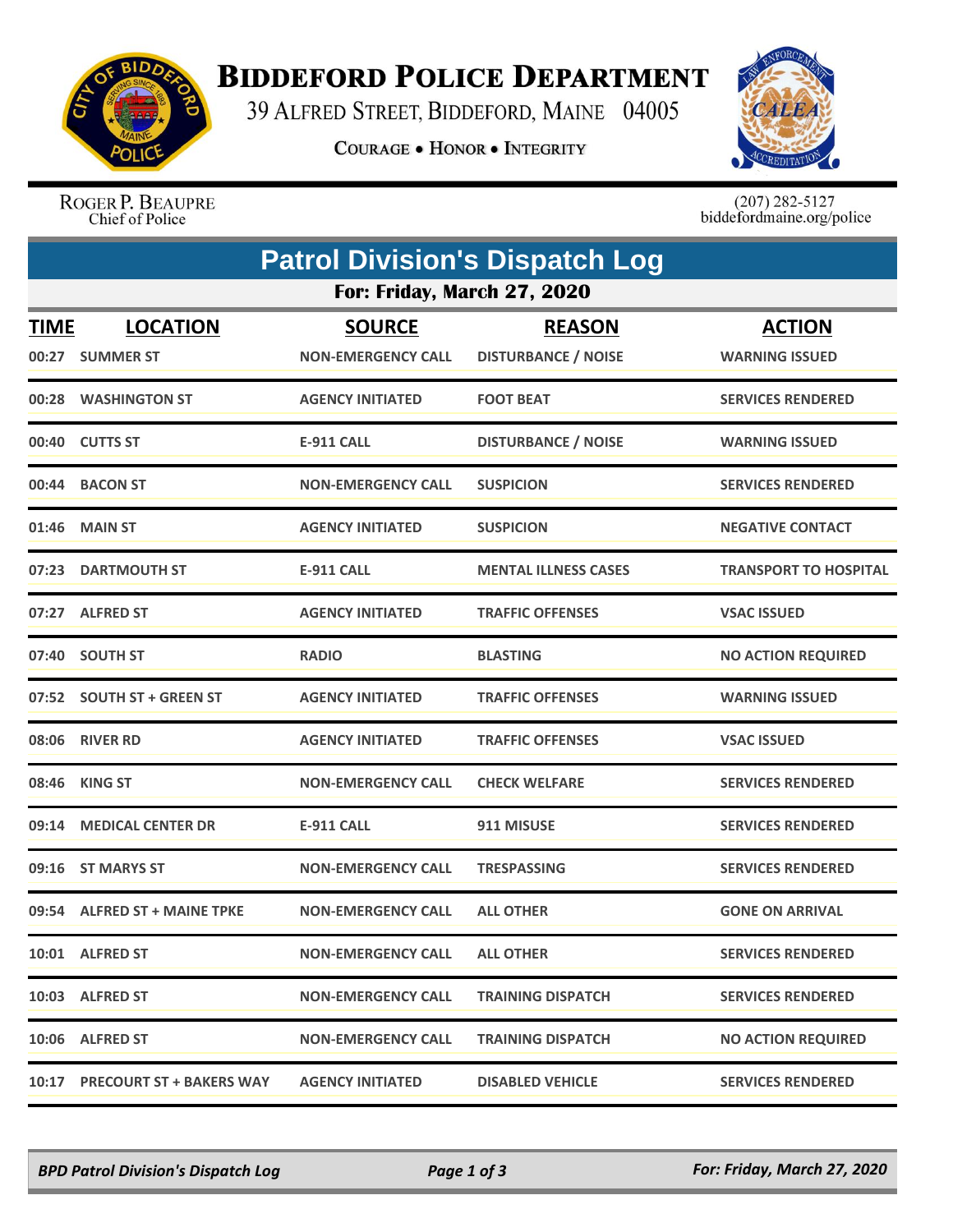| <b>TIME</b> | <b>LOCATION</b>                | <b>SOURCE</b>             | <b>REASON</b>                      | <b>ACTION</b>               |
|-------------|--------------------------------|---------------------------|------------------------------------|-----------------------------|
|             | <b>10:29 HILL ST</b>           | <b>AGENCY INITIATED</b>   | <b>PAPERWORK</b>                   | <b>PAPERWORK NOT SERVED</b> |
|             | 10:46 FOSS ST                  | <b>AGENCY INITIATED</b>   | <b>PAPERWORK</b>                   | <b>PAPERWORK NOT SERVED</b> |
|             | 10:54 WEST MYRTLE ST           | <b>AGENCY INITIATED</b>   | <b>PAPERWORK</b>                   | <b>PAPERWORK NOT SERVED</b> |
|             | 10:55 ALFRED ST                | <b>NON-EMERGENCY CALL</b> | <b>COURT ORDERED CHECK IN</b>      | <b>SERVICES RENDERED</b>    |
| 11:09       | <b>BARRA RD</b>                | <b>NON-EMERGENCY CALL</b> | <b>CRIM THREAT / TERRORIZING</b>   | <b>SERVICES RENDERED</b>    |
| 11:25       | <b>GEORGE ST + CLIFFORD ST</b> | <b>AGENCY INITIATED</b>   | <b>TRAFFIC DETAIL</b>              | <b>NO VIOLATION</b>         |
|             | 11:34 ALFRED ST + LAMBERT ST   | <b>AGENCY INITIATED</b>   | <b>ARTICLES LOST/FOUND</b>         | <b>SERVICES RENDERED</b>    |
|             | 11:47 HILLS BEACH RD           | <b>AGENCY INITIATED</b>   | <b>SOCIAL DISTANCING</b>           | <b>SERVICES RENDERED</b>    |
|             | 12:01 MAIN ST + ELM ST         | <b>E-911 CALL</b>         | 911 MISUSE                         | <b>SERVICES RENDERED</b>    |
|             | 12:06 ALFRED ST                | <b>NON-EMERGENCY CALL</b> | <b>SOCIAL DISTANCING</b>           | <b>UNFOUNDED</b>            |
|             | 12:13 FOREST ST                | <b>E-911 CALL</b>         | 911 MISUSE                         | <b>SERVICES RENDERED</b>    |
|             | 12:36 POOL ST                  | <b>NON-EMERGENCY CALL</b> | <b>SOCIAL DISTANCING</b>           | <b>GONE ON ARRIVAL</b>      |
|             | 12:47 ST MARYS ST              | <b>WALK-IN AT STATION</b> | <b>SEX OFFENDER REGISTRATION</b>   | <b>REPORT TAKEN</b>         |
|             | 12:58 ALFRED ST                | <b>WALK-IN AT STATION</b> | <b>COURT ORDERED CHECK IN</b>      | <b>NO ACTION REQUIRED</b>   |
|             | 13:02 SPRINGBROOK DR           | <b>NON-EMERGENCY CALL</b> | 911 MISUSE                         | <b>SERVICES RENDERED</b>    |
|             | 13:16 MAIN ST                  | <b>RADIO</b>              | <b>CHECK WELFARE</b>               | <b>SERVICES RENDERED</b>    |
|             | 13:28 WILLETT ST               | <b>AGENCY INITIATED</b>   | <b>SEX OFFENDER REGISTRATION</b>   | <b>REPORT TAKEN</b>         |
|             | 14:17 ALFRED ST                | <b>AGENCY INITIATED</b>   | <b>PRO-ACTIVE DV RESPONSE TEAM</b> | <b>NO VIOLATION</b>         |
| 14:29       | <b>BLANDINGS WAY</b>           | <b>NON-EMERGENCY CALL</b> | <b>TRESPASSING</b>                 | <b>SERVICES RENDERED</b>    |
|             | 14:31 ALFRED ST + BIRCH ST     | <b>NON-EMERGENCY CALL</b> | <b>ARTICLES LOST/FOUND</b>         | <b>SERVICES RENDERED</b>    |
|             | 14:35 EMERY ST                 | <b>NON-EMERGENCY CALL</b> | <b>CIVIL COMPLAINT</b>             | <b>CIVIL COMPLAINT</b>      |
|             | 14:39 MAY ST                   | <b>E-911 CALL</b>         | <b>DISTURBANCE / NOISE</b>         | <b>SERVICES RENDERED</b>    |
|             | 14:46 MAIN ST                  | <b>E-911 CALL</b>         | 911 MISUSE                         | <b>NO ACTION REQUIRED</b>   |
|             | 15:07 ELM ST                   | <b>E-911 CALL</b>         | 911 MISUSE                         | <b>SERVICES RENDERED</b>    |
|             | 15:10 BOULDER WAY              | <b>NON-EMERGENCY CALL</b> | <b>ARTICLES LOST/FOUND</b>         | <b>NO ACTION REQUIRED</b>   |

*BPD Patrol Division's Dispatch Log Page 2 of 3 For: Friday, March 27, 2020*